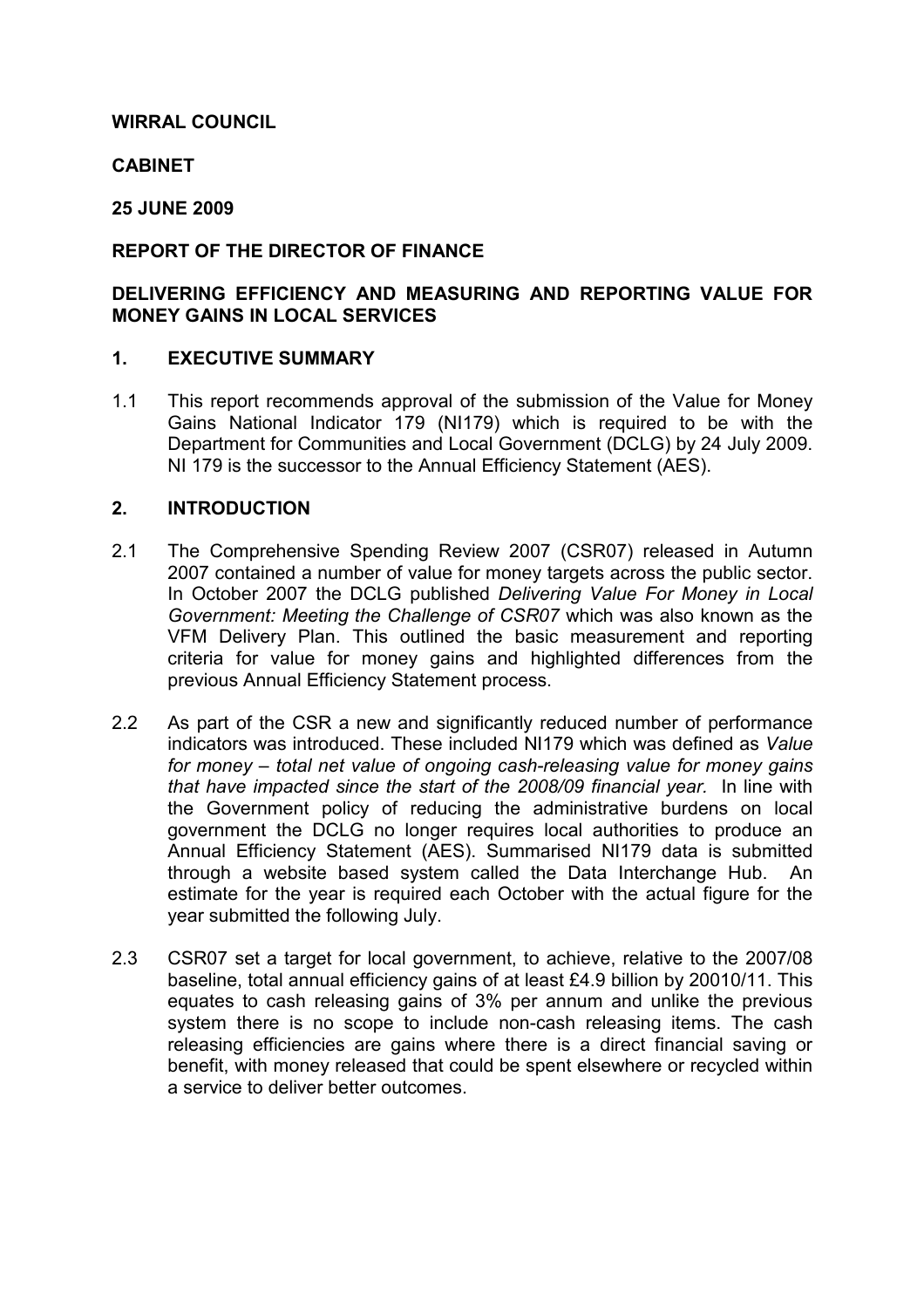- 2.4 Whilst every council was required to achieve efficiency savings it was not the intention that efficiencies cut services for users but that they were found by operating the business using a best business practice approach. Under CSR07 there is no individual target for each local authority but the requirement is for local government as a whole to produce 3% annual cash releasing gains. DCLG has however provided details of how to calculate the baseline expenditure.
- 2.5 In December 2008 the DCLG issued the Council Tax and Non-Domestic Rating (Demand Notices) (England) (Amendment) (No. 2) Regulations. These require local authorities to include efficiency information on Council Tax bills and within the accompanying Council Tax booklet from the 2009/10 billing round. This information is based upon the NI179 submission.

# 3. ASSESSING EFFICIENCY GAINS

### 3.1 The Baseline expenditure

- 3.1.1 The Baseline expenditure was calculated from the 2007/08 local authority net revenue and capital expenditure forecasts excluding Schools and Benefits expenditure. A share of Passenger Transport Authority and Waste Disposal Authority budgets, based upon the proportionate share of the levies, is included. Under the new efficiency regime capital expenditure is now included within the Baseline.
- 3.1.2. The Wirral Baseline spend was calculated at £351.2 million producing an efficiency target of £10.5 million for 2008/09. The DCLG also allows an alternative calculation based upon the 2007/08 outturn. For Wirral the outturn was £350.7 million which has only a marginal impact on the annual target.
- 3.1.3 In accordance with the projections in CSR07the cumulative efficiency targets for future years are 6.1% of the Baseline for 2009/10 (equates to £21.4 million) and 9.3% for 2010/11 (equates to £32.7 million).

### 3.2 Analysis of efficiency gains

- 3.2.1 NI179 does not require efficiency gains to be analysed across prescribed headings as was the case with the Annual Efficiency Statement nor is there a prescribed format for providing any supporting information. The Appendix contains the analysis for Wirral which is broadly in line with the AES format using departments rather than service categories.
- 3.2.2 Efficiency gains from the Passenger Transport and Waste Disposal Authorities have been apportioned in accordance with the levy.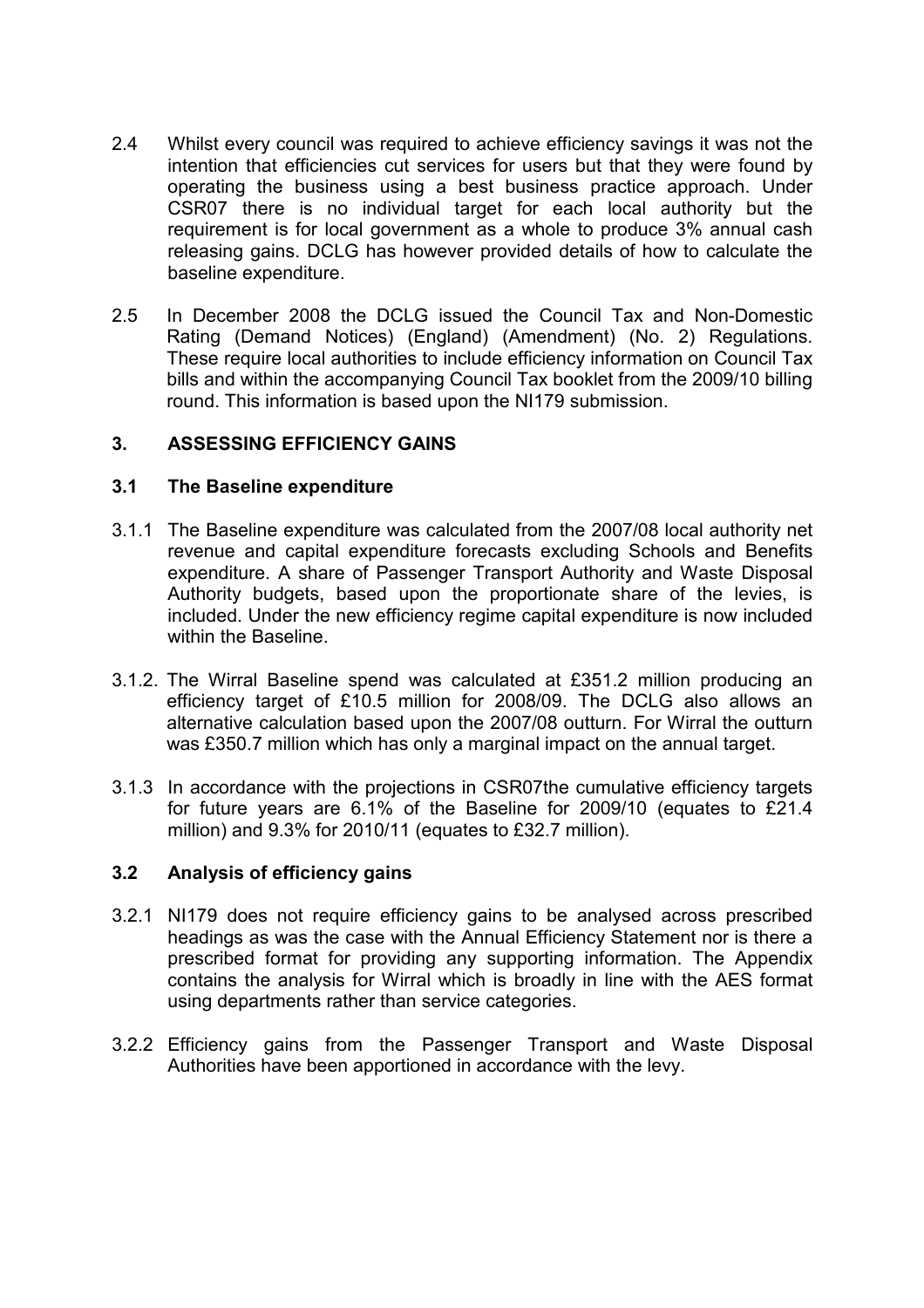# 3.3 Assessing efficiency gains

- 3.3.1 The definition of ongoing cash-releasing gains relates to raising productivity and enhancing value for money. To be eligible, measures must evidence an improvement of outputs compared to inputs and not result in the deterioration in the overall effectiveness of the service. Gains can occur through:-
	- Reduced inputs for the same or improved outputs.
	- Reduced unit costs to meet increased demand for service.
	- Increased demand for services and better income collection.
	- Reallocation of inputs from a low priority to a high priority area so that the overall service effectiveness for a particular client group improves.
	- Asset optimisation and the sale of surplus, formerly operational assets.
	- Withstanding the impact of inflation.
- 3.3.2 Activity not meeting the definition of ongoing cash-releasing gains include:
	- Improvements in service quality.
	- Any action leading to a reduction in overall effectiveness of a service.
	- Imposition of new or increased charges to the public or business.
	- Reclassification of activities not changing either inputs or outputs.
	- Transfer of costs and subsidies to other public sector organisations.
	- Arbitrary cuts in payments to the Voluntary and Community Sector.
- 3.3.3 Eligible gains need to be ongoing for at least two years after first implemented and represent the potential to release resources for use elsewhere. Although improvements to service quality may be beneficial to Council Taxpayers, these cannot be counted. The NI179 calculation should be certified, and approved, by the Leader, the Chief Executive and the Chief Financial Officer of the Council. The DCLG expects that the principal measure of scrutiny will be through internal audit and assurance processes. However gains may be subject to external assessment by the Audit Commission.

### 3.4 Key dates in delivering and reporting

3.4.1 The timetable relating to NI179 reporting for 2008/09 is:-

| Date            | Action                                                   |
|-----------------|----------------------------------------------------------|
| 24 October 2008 | Authorities submit forecast cumulative gains for 2008/09 |
| 24 July 2009    | Authorities submit actual cumulative gains               |
| September 2008  | Audit Commission report findings as part of CAA          |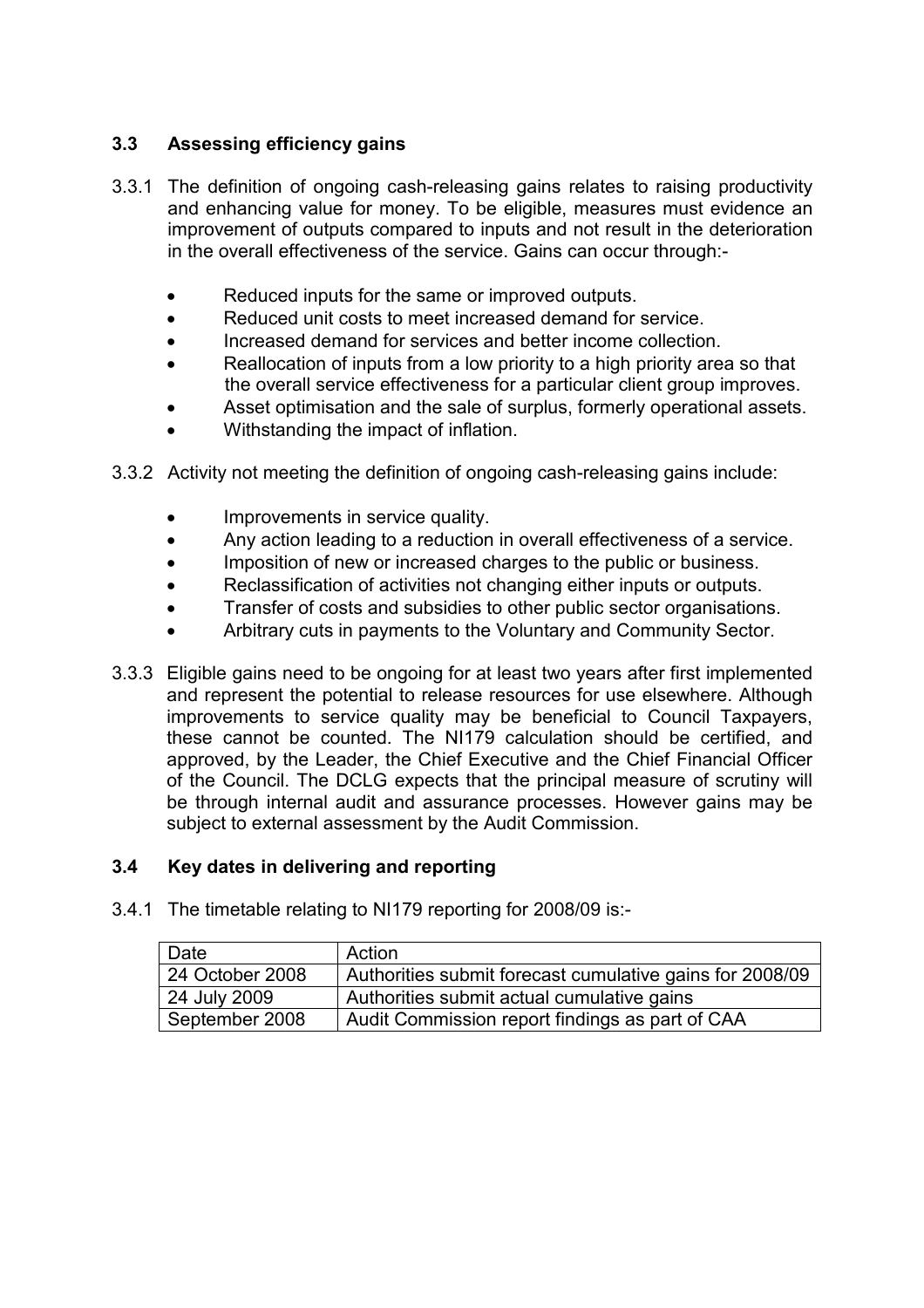# 4. NATIONAL INDICATOR 179 2008/09 FORECAST

- 4.1 The basic principles within the NI 179 framework are:-
	- When setting the annual budget the Council must identify actions to improve efficiency and quantify the estimated expected gains;
	- After the end of the financial year the Council must identify the impact of the actions taken for the year in question.
	- Claimed efficiency gains will only be valid if service quality has been maintained.
- 4.2 The forecast for 2008/09 of £16,067,000 was submitted to the Data Interchange Hub in October 2008. This is substantially above the baseline requirement as it comprised cash releasing efficiencies within 2008/09 plus a large element relating to previous efficiencies.
- 4.3 In recognition of the significant gains made within the 2004 Spending Review period the DCLG allowed authorities who exceeded the 2004 cash releasing efficiencies target to carry forward the amount of the excess above the target into the CSR07 period.
- 4.4 The cash releasing efficiencies for 2008/09 were based upon those included within the 2008/09 revenue budget adjusted for those items (e.g. increases in fee income) which although producing benefits did not meet the defined criteria under NI179. The figures were refined in line with the predicted likelihood of achievement as per the monthly summary financial monitoring statement for September 2008.
- 4.5 In determining the impact upon service delivery the Authority has used available performance data. However, the new national indicator set from 2008/09 means that direct comparability between years has not always been possible.

### 5. NATIONAL INDICATOR 179 ACTUAL 2008/09

- 5.1 The Appendix sets out the Council strategy and provides details of the efficiencies achieved during the year. It also explains the linkages with partner agencies both through the Local Area Agreement, and through the provision of joined up customer services. It states the Council commitment towards improving its priority areas as well as keeping Council Tax at affordable levels with service re-engineering the key to identifying resources for re-allocation.
- 5.2 The actual efficiencies for 2008/09 were £17,589,100. These are above the forecast figure and also well ahead of the target of £10.5 million essentially because the first year performance was boosted by the inclusion of the surplus efficiencies from the previous efficiency regime.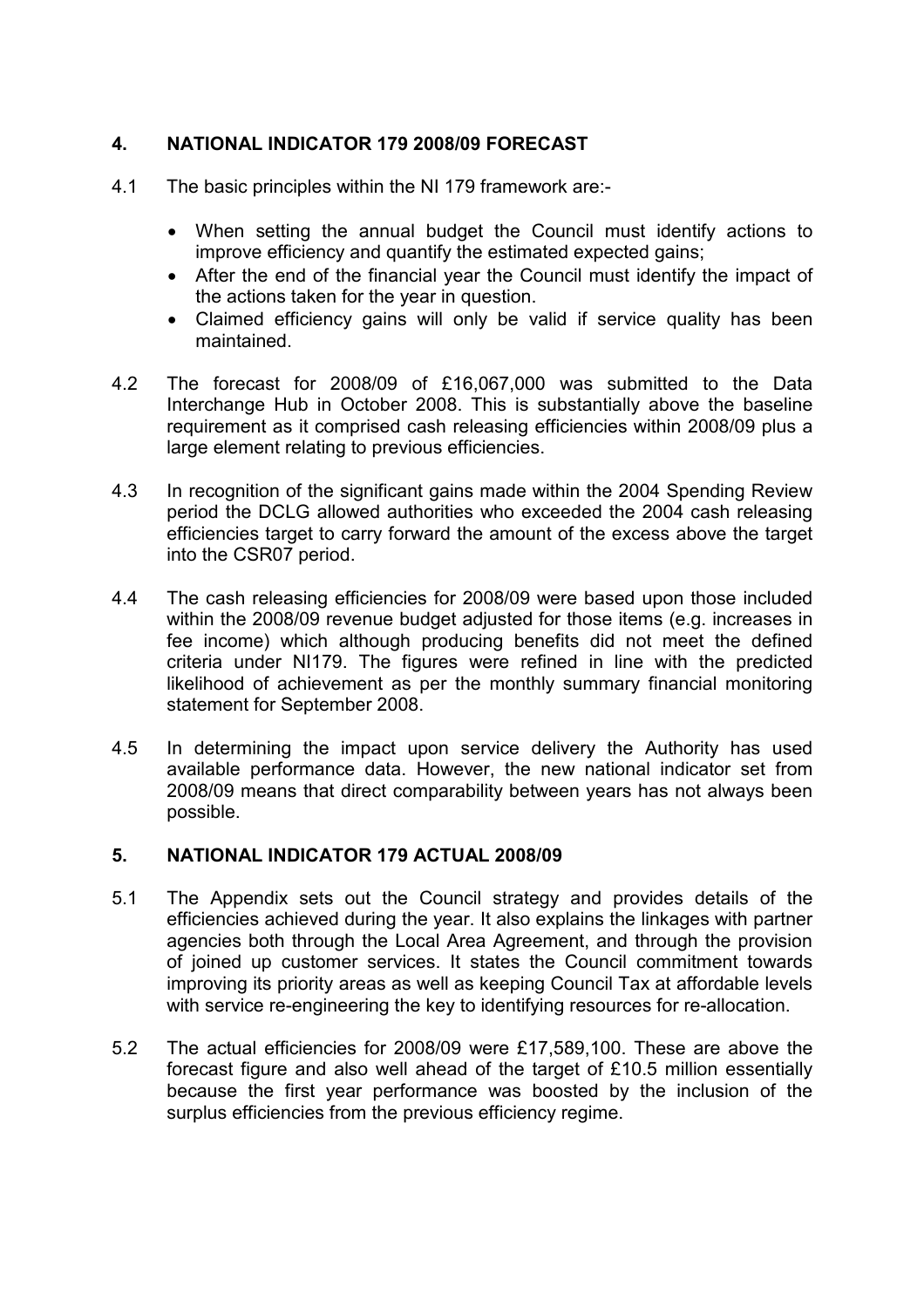- 5.3 The key areas and issues for 2008/09 were:
	- a. The various budget options included efficiencies from working with others as well as savings packages that encompassed increased income or the use of Government grants. The latter items, and some of the savings identified, were outside the scope of eligible efficiencies.
	- b. Although inflationary increases were awarded in the year these did not always cover contractual increases including agreed pay awards.. Therefore to ensure the same level of outputs efficiencies were required from other areas.
	- c. Continuing progress on Risk Management and Treasury Management initiatives resulted in significant resources being released during the year.
	- d. Information received from Merseytravel and the Merseyside Waste Disposal Authority is incorporated. Final details are awaited and will be included if received before the submission date.

# 6. FINANCIAL AND STAFFING IMPLICATIONS

- 6.1 The calculated target for Wirral was to achieve efficiency savings of £10.5 million for 2008/09.
- 6.2 The actual for 2008/09 shows cash releasing efficiency gains totalling £17.6 million. This comprises allowable gains of £8.1 million brought forward from the previous efficiency regime and £9.5 million of new allowable gains.
- 6.3 There are no staffing implications arising directly from this report.

### 7. EQUAL OPPORTUNITIES IMPLICATIONS

7.1 There are none arising directly from this report.

### 8. HUMAN RIGHTS IMPLICATIONS

8.1 There are none arising directly from this report.

# 9. COMMUNITY SAFETY IMPLICATIONS

9.1 There are no specific implications arising from this report.

### 10. LOCAL MEMBERS SUPPORT IMPLICATIONS

10.1 There are no specific implications for any Member or Ward.